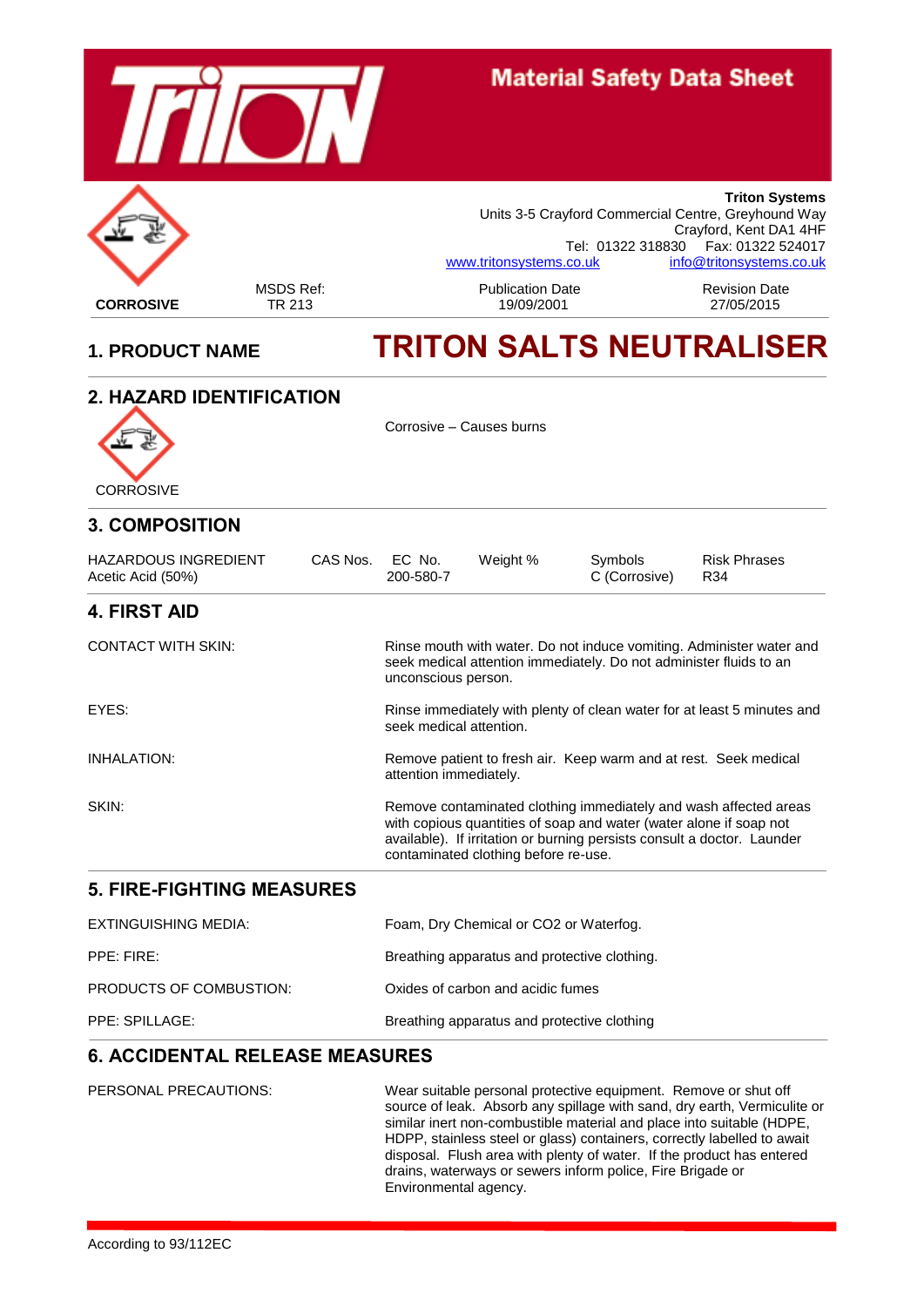

#### **7. HANDLING AND STORAGE**

HANDLING PRECAUTIONS: Wear suitable gloves (nitrile Or neoprene/pvc) and eye/face protection – see HSE Guidance Note HS (G) 71 Storage of Packed Dangerous Substances.

STORAGE INFORMATION: Store in cool, dry conditions in an area provided with good neutral ventilation out of reach of children and away from foodstuffs.

#### **8. EXPOSURE CONTROLS / PERSONAL PROTECTION**



Ensure good ventilation in the working area. In case of poor ventilation wear suitable respiratory protection (air fed mask of respirator fitted with an acid fume cartridge). Wear suitable gloves (nitrile or neoprene/pvc rubber) and eye/face protection goggles giving complete eye protection or full face shield.

#### **9. PHYSICAL AND CHEMICAL PROPERTIES**

| Appearance              | Clear, Amber liquid              | Oxidising<br><b>Properties</b> | Yes (Solid only)                     |
|-------------------------|----------------------------------|--------------------------------|--------------------------------------|
| Odour                   | Strongly pungent (of<br>vinegar) | Auto Ignition                  | Not Known                            |
| pH                      | Acidic                           | Density                        | Approx 1.0                           |
| <b>Boiling Point</b>    | Approx 100°C                     |                                | (SPECIFY SOLVENT)<br>N-Octanol/Water |
| <b>Melting Point</b>    | N/A                              | Solubility in solvent          | Insoluble                            |
| Explosive<br>properties | Not Known                        | Solubility in water            | Completely soluble                   |
| <b>Flash Point</b>      | N/A                              | <b>Partition Coefficient</b>   | N/A                                  |
|                         |                                  |                                |                                      |

#### **10. STABILITY / REACTIVITY**

STABILITY: STABILITY: Stable and non-reactive If stored correctly. CONDITIONS TO AVOID: Rags or paper soaked in this material may cause or support combustion when dry, MATERIALS TO AVOID: Do not mix with alkali substances or other acids. Dangerous reaction with Phosphorus Trichloride.

#### **11. TOXICOLOGICAL INFORMATION**

| DES.               | $10$ ppm $-8$ hour TWA<br>$-15$ ppm $-$ STEL | LD <sub>50</sub> 3110 mg/kg RAT (Oral for Glacial Acetic Acid)<br>LD <sub>50</sub> 1060 mg/kg RABBIT (Skin for Glacial Acetic Acid) |
|--------------------|----------------------------------------------|-------------------------------------------------------------------------------------------------------------------------------------|
|                    | EFFECTS OF ACUTE (OVER) EXPOSURE             |                                                                                                                                     |
| SKIN:              |                                              | Burning sensation possibly leading to redness and some blistering at the<br>site of contact.                                        |
| EYES:              |                                              | Burning sensation, watering.                                                                                                        |
| <b>INHALATION:</b> |                                              | Cough followed by shortness of breath, wheezing, laryngitis and<br>headache.                                                        |
| INGESTION:         |                                              | Burning in the mouth and throat, headache, nausea and vomiting.                                                                     |
|                    |                                              | Medical Personnel should contact their nearest Poisons Unit for further<br>advice.                                                  |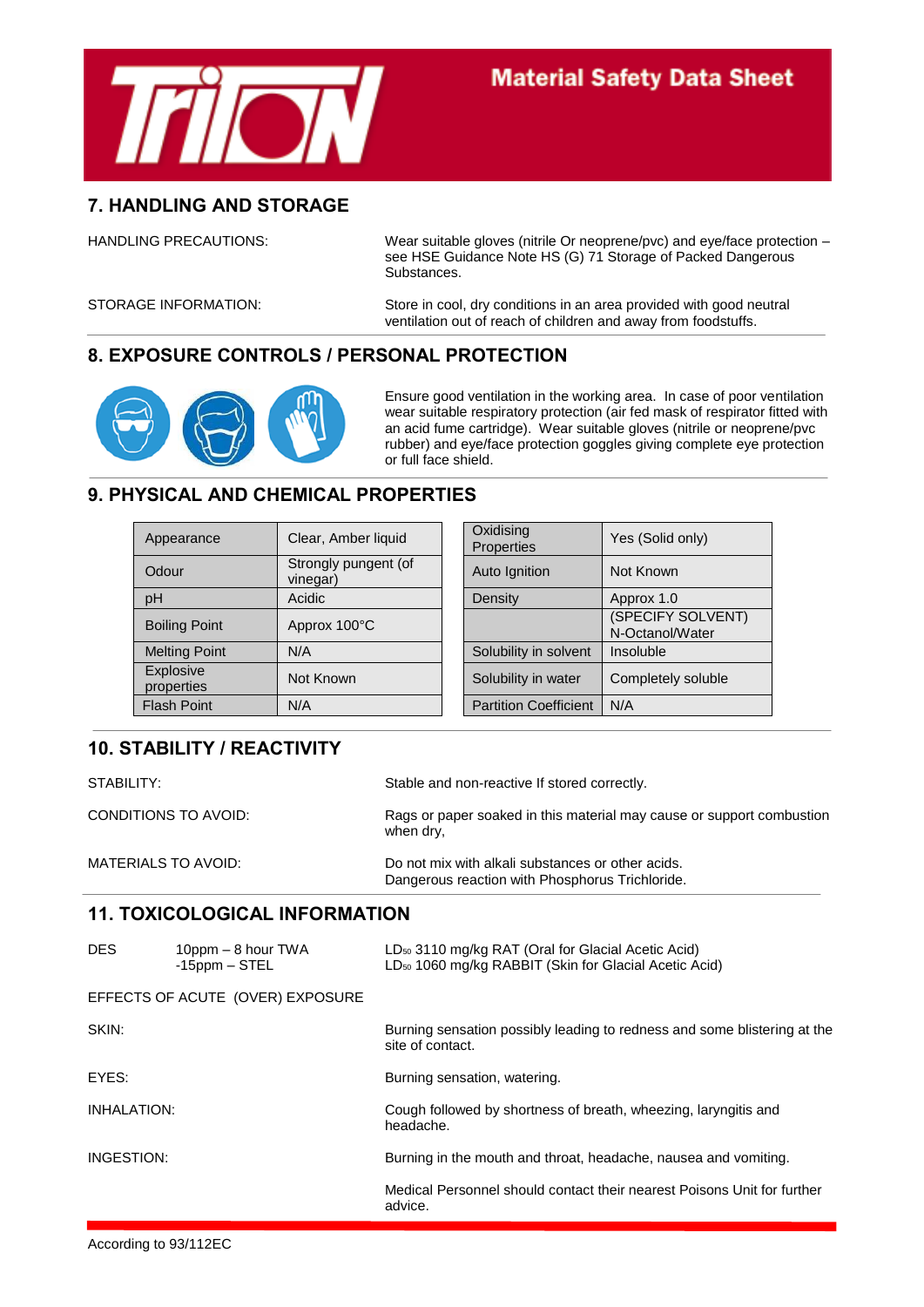

# **Material Safety Data Sheet**

#### **12. ECOLOGICAL INFORMATION**

| DEGRADABILITY:                   | Acetic Acid readily degrades in both fresh and salt water.                                                                                                                                                                                 |
|----------------------------------|--------------------------------------------------------------------------------------------------------------------------------------------------------------------------------------------------------------------------------------------|
| ACCUMULATION:                    | No evidence of bioaccumulation                                                                                                                                                                                                             |
| ECTOTOXICITY:                    | Slightly toxic to aquatic life. Do not allow waste product or empty<br>container to contaminate streams, sewers or ditches.                                                                                                                |
| <b>13. DISPOSAL INFORMATION</b>  |                                                                                                                                                                                                                                            |
| DISPOSAL OF PRODUCT:             | Disposal of Waste in accordance with the 'Environmental Protection<br>Act 1980' at a waste disposal site approved and licensed by the local<br>authority and operated by an approved competent and licensed waster<br>disposal contractor. |
| DISPOSAL OF PACKAGING:           | Fully cleaned empty containers may be sent for recycling. Duty of Care<br>Waster Transfer should specify: Acetic Acid Solution 50%.                                                                                                        |
| <b>14. TRANSPORT INFORMATION</b> |                                                                                                                                                                                                                                            |
| Packaging Group                  | 11                                                                                                                                                                                                                                         |

| <b>Fackaying Group</b> |                                                                                          |
|------------------------|------------------------------------------------------------------------------------------|
| <b>Hazard Class</b>    | 8                                                                                        |
| UN No                  | 2790                                                                                     |
| <b>TREM Card No</b>    |                                                                                          |
| Other Information      | Carriage in accordance with 'The Carriage of Dangerous Goods by Road<br>Regulations 1996 |

#### **15.REGULATORY INFORMATION**

| EEC.               | The Chemicals (Hazards Information and Packaging) Regulations 1995                                                                                                                                                                                                                        |
|--------------------|-------------------------------------------------------------------------------------------------------------------------------------------------------------------------------------------------------------------------------------------------------------------------------------------|
| Risk Symbol        | С                                                                                                                                                                                                                                                                                         |
| <b>Risk Phrase</b> | 434 Causes Burns                                                                                                                                                                                                                                                                          |
| Safety Phrases     | S <sub>2</sub> Keep Out of Reach of Children<br>S23 Do Not Breathe Fumes<br>S26 In case of contact with eyes rinse with plenty of water and seek<br>medical attention<br>S45 In case of accident or if you feel unwell, seek medical attention<br>immediately (show label where possible) |

Refer to other relevant legislation such as Health and Safety at Work etc., Act (HSWA), the Control of Substances Hazardous to Health Regulations (COSHH), the Environment Protection Act and the Control of Pollution Act.

The information contained in this safety data sheet does not constitute the user's own assessment of workplace risk as required by health and safety legislation.